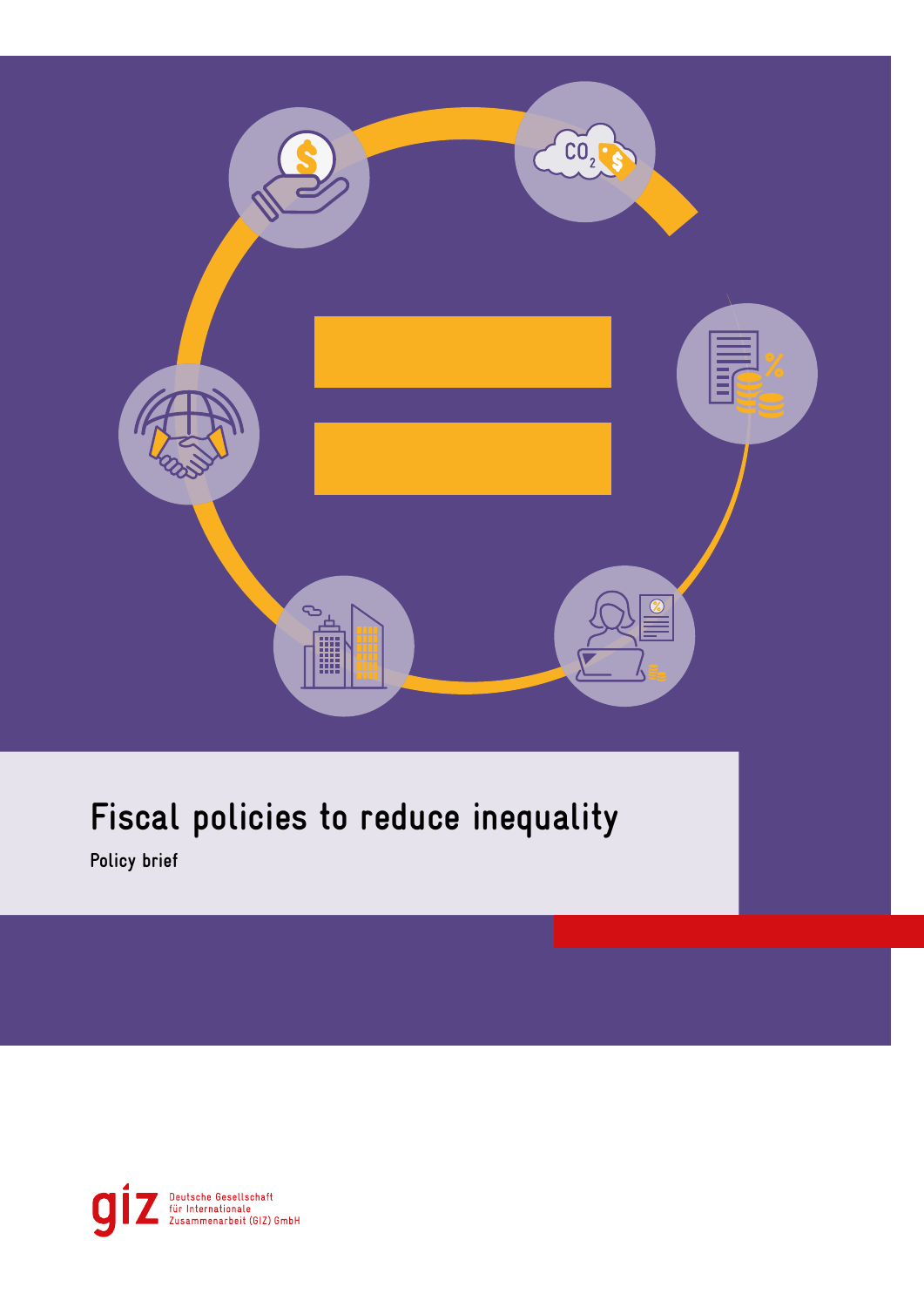As a federally owned enterprise, GIZ supports the German Government in achieving its objectives in the field of international cooperation for sustainable development.

**Published by:** Deutsche Gesellschaft für Internationale Zusammenarbeit (GIZ) GmbH

Registered offices Bonn and Eschborn, Germany

Friedrich-Ebert-Allee 32 + 36 53113 Bonn T +49 228 4460-0 F +49 228 4460-17 66

Dag-Hammarskjöld-Weg 1-5 65760 Eschborn T +49 61 96 79-0 F +49 61 96 79-11 15

E info@giz.de I www.giz.de/en

**Author:** Oxford Policy Management (OPM), Berlin

#### **Editor:**

GIZ sector programme "Good Financial Governance" GIZ sector programme "Reducing Poverty and Inequality as part of the 2030 Agenda"

**Design/layout:** DIAMOND media GmbH, Neunkirchen-Seelscheid

**Photo credits:** Shutterstock.de

Bonn 2021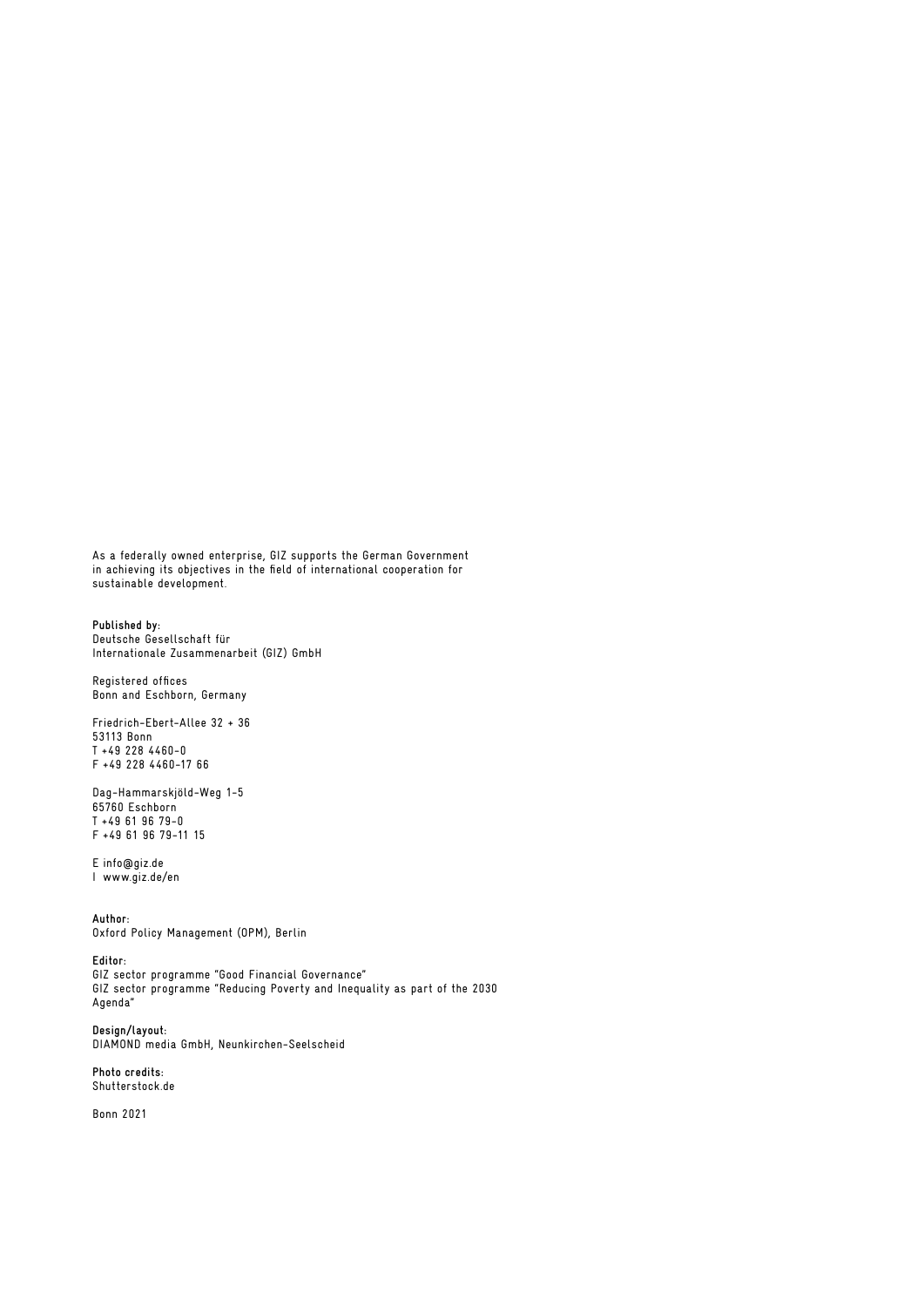## **Acknowledgements**

This publication was commissioned at the end of 2020 by the Deutsche Gesellschaft für Internationale Zusammenarbeit (GIZ) GmbH and coordinated and updated by Sandra Stelzner and Julia Bastian of the GIZ sector programme "Good Financial Governance" as well as by Miriam Reiboldt and Julia Debski of the GIZ sector programme "Reducing Poverty and Inequality as part of the 2030 Agenda". GIZ would like to thank Oxford Policy Management (OPM) for the analysis. It has benefitted from invaluable discussions with and comments from Judith Zimmermann (OPM), Owen Willcox (OPM), Virginia Barberis (OPM), Sebastian Silva Leander (OPM), Gereon Kaus (GIZ) and Holger Apel (GIZ). If you have any questions, please do not hesitate to contact us at [poverty-inequality@giz.de](mailto:poverty-inequality%40giz.de?subject=) or [public-finance@giz.de.](mailto:public-finance%40giz.de?subject=)

This Policy Brief is a subcomponent of a tripartite publication that also consists of a **Handbook** and an **Analysis of German reform partner countries**.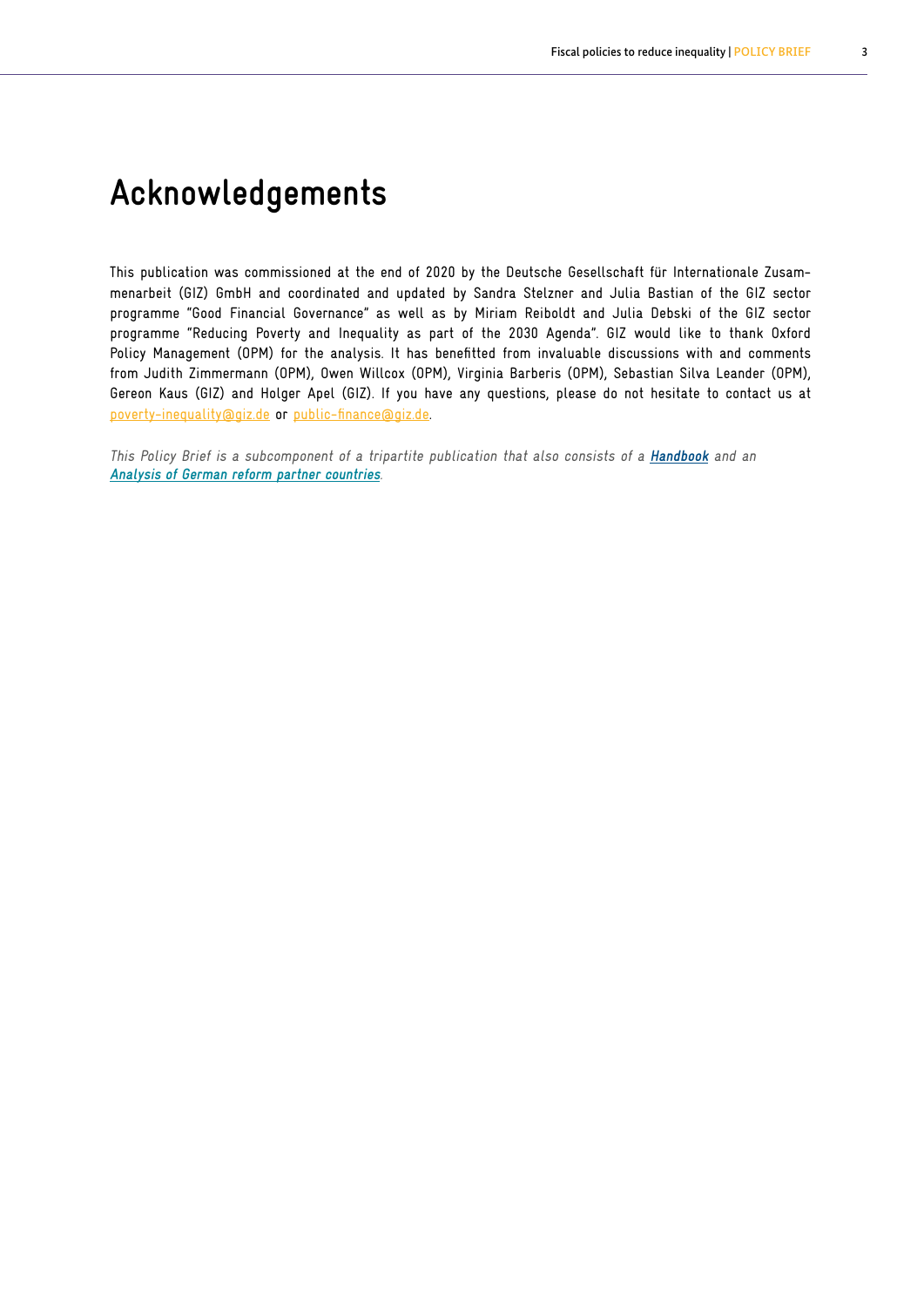

## **Table of contents**

| Designing fiscal policies to reduce inequality in developing countries5 |  |
|-------------------------------------------------------------------------|--|
|                                                                         |  |
|                                                                         |  |
|                                                                         |  |

# **List of tables, boxes and figures**

| Figure 1: Dimensions and areas of action of the good financial |  |
|----------------------------------------------------------------|--|
|                                                                |  |
|                                                                |  |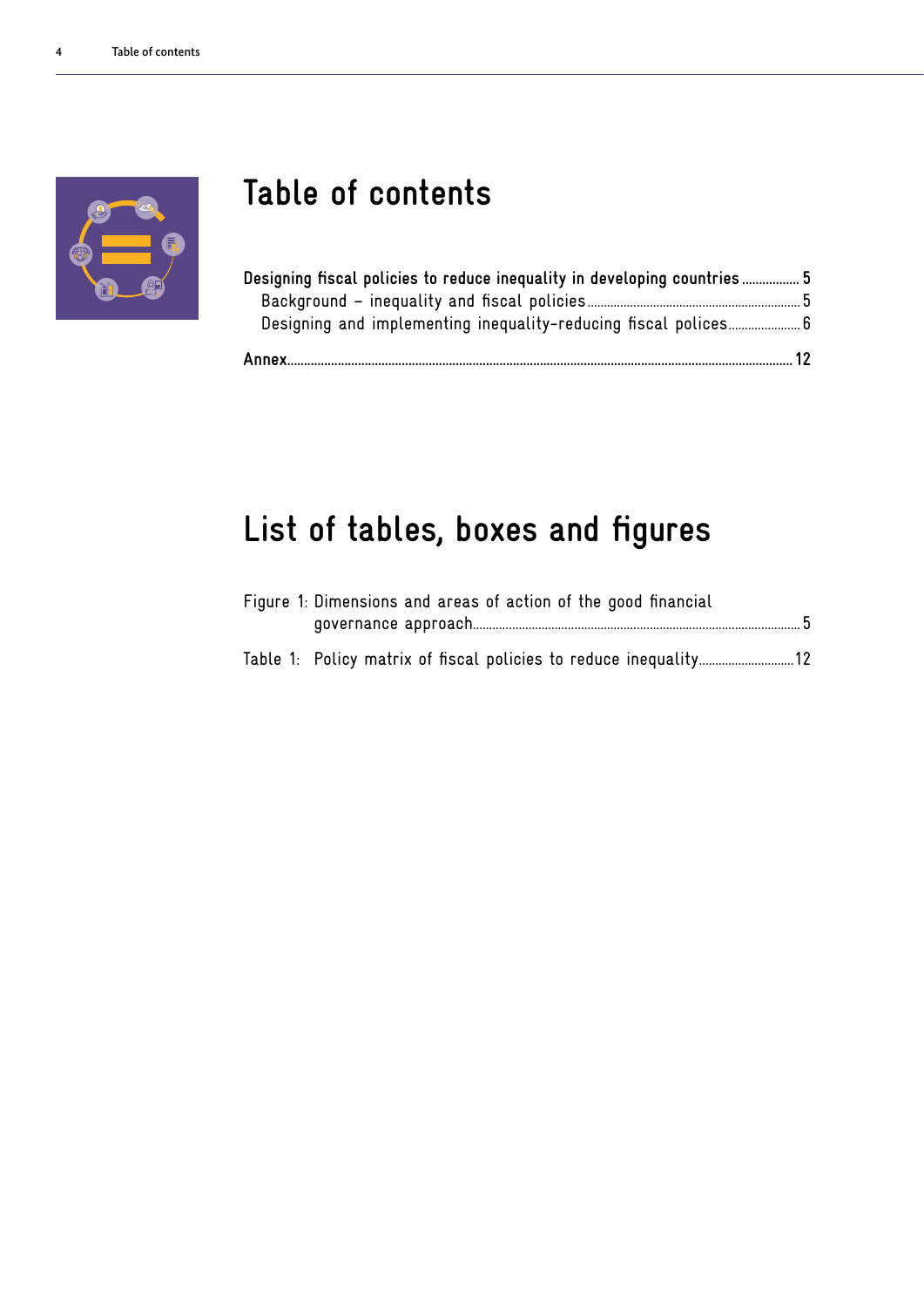## <span id="page-4-0"></span>Designing fiscal policies to reduce inequality in developing countries

### **Background – inequality and fiscal policies**

**Inequality is on the rise in many countries worldwide. It is becoming an obstacle for economic growth,** endangers social cohesion and hinders the functioning of democracies worldwide.

**The COVID-19 pandemic exacerbated inequality and threatens the progress made so far.** The decline of the global economy, the loss of jobs and the lack of social protection for minorities as well as unequal access to health services and an uneven vaccination rollout act as accelerators of inequality. This not only translates into a widening gap in terms of income and wealth but can also lead to unequal access to basic social services, to unequal opportunities as well as to an increase in poverty.

**As fiscal policies are one of the most powerful instruments available to governments to reduce poverty and inequality, tackling inequality through fiscal policy design, needs to be high on the political agenda.** 

### The good financial governance (GFG) approach and the reduction of inequality

**The German development cooperation (GDC) takes a holistic view of fiscal policy incorporating the normative and political-economy dimensions of policy formulation in addition to the technical dimension (see Figure 1). As such, GFG is focusing on the reduction of poverty and inequality through fair, accountable and transparent public financial management systems. Within this strategic approach six main technical areas are identified, namely creating fair, transparent and efficient tax systems, redistributive and fair public expenditure management, using procurement systems, fiscal decentralisation, debt management and accountability for the use of public funds.**

### **Figure 1: Dimensions and areas of action of the good financial governance approach**

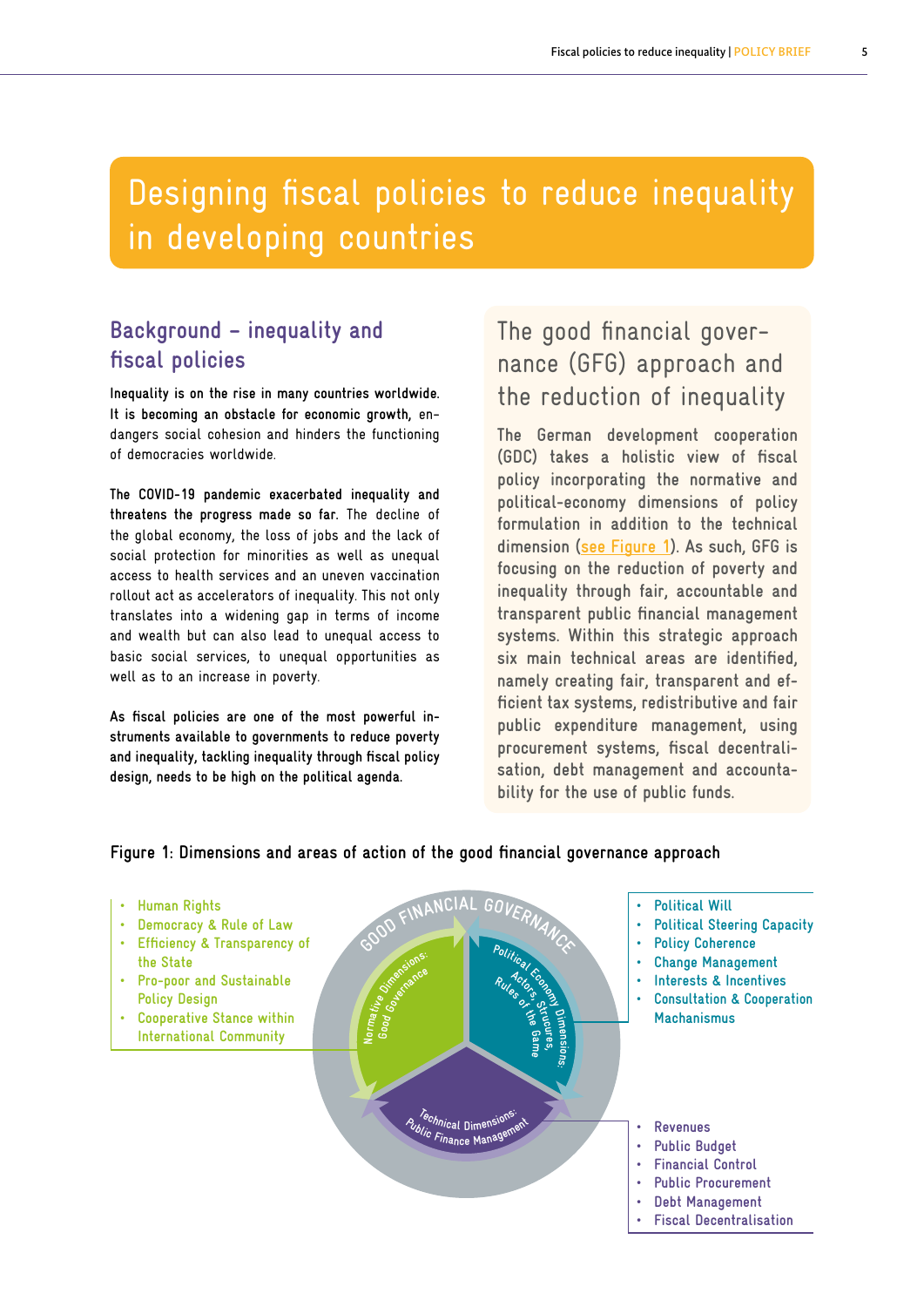<span id="page-5-0"></span>**Fiscal policies are defined as governments' use of revenue or expenditure and can be particularly useful in reducing inequality of income and wealth.** Moreover, fiscal policies are also important to address other multidimensional inequalities beyond wealth and income by influencing important framework conditions such as the access to and outcome of education, health and other basic social security systems.

**This policy brief presents the results of a thorough analysis of the impact of selected fiscal policies on inequality.** It depicts the status quo of inequality reducing fiscal policies in the reform partner countries of German development cooperation (GDC) in order to provide guidance for further cooperation in this regard.

### **Designing and implementing inequality-reducing fiscal polices**

#### **OVERVIEW**

**Fiscal policies on the revenue and on the expenditure side impact inequality differently.** Therefore, both sides need to be considered jointly to have the biggest impact on the reduction of inequality. Progressive taxation and other well targeted tax policies can ensure that taxpayers are taxed effectively and according to their ability to pay, meaning overall the richest persons or entities pay more taxes than the less wealthy. In contrast, the expenditure side can grant access to important basic services that increases the chances of generating higher income or wealth by less wealthy people in the future. Additionally, when designing fiscal policies, existing trade-offs between competing objectives need to be considered and balanced against each other, e.g. revenue mobilisation, inequality reduction or other policy goals such as investment promotion or climate protection.

**On the revenue side, the tax mix and the design of each tax is crucial when it comes to the effectiveness of combating inequality.** Not every tax is equally suited for reducing inequality because some taxes, e.g. the value-added tax (VAT), do not consider the ability of taxpayers to pay and thus tend to be regressive. Yet, they can generate large amounts of revenue because of their relatively easy implementation and enforcement amongst others. As can be seen below,



taking the ability to pay of taxpayers in the design of taxes into account can make their implementation more complex, as there is no single standardised approach.

**On the expenditure side, evidence suggests that the redistributive impact of education, health and social protection spending is large and progressive but needs to attain a certain spending level to have impact.** Several studies find that the redistributive impact of fiscal policy interventions is greater on the spending side of the budget. In recent years, cash transfer programmes have gained importance and became an essential tool of redistribution. They have also played an important role in COVID-19 response measures. They need to be carefully designed and their scope depends on available financing, either through domestic resources or donor-funding. As donor funding can cease, long-term sustainability of cash transfer programmes depends on securing continuous domestic funding.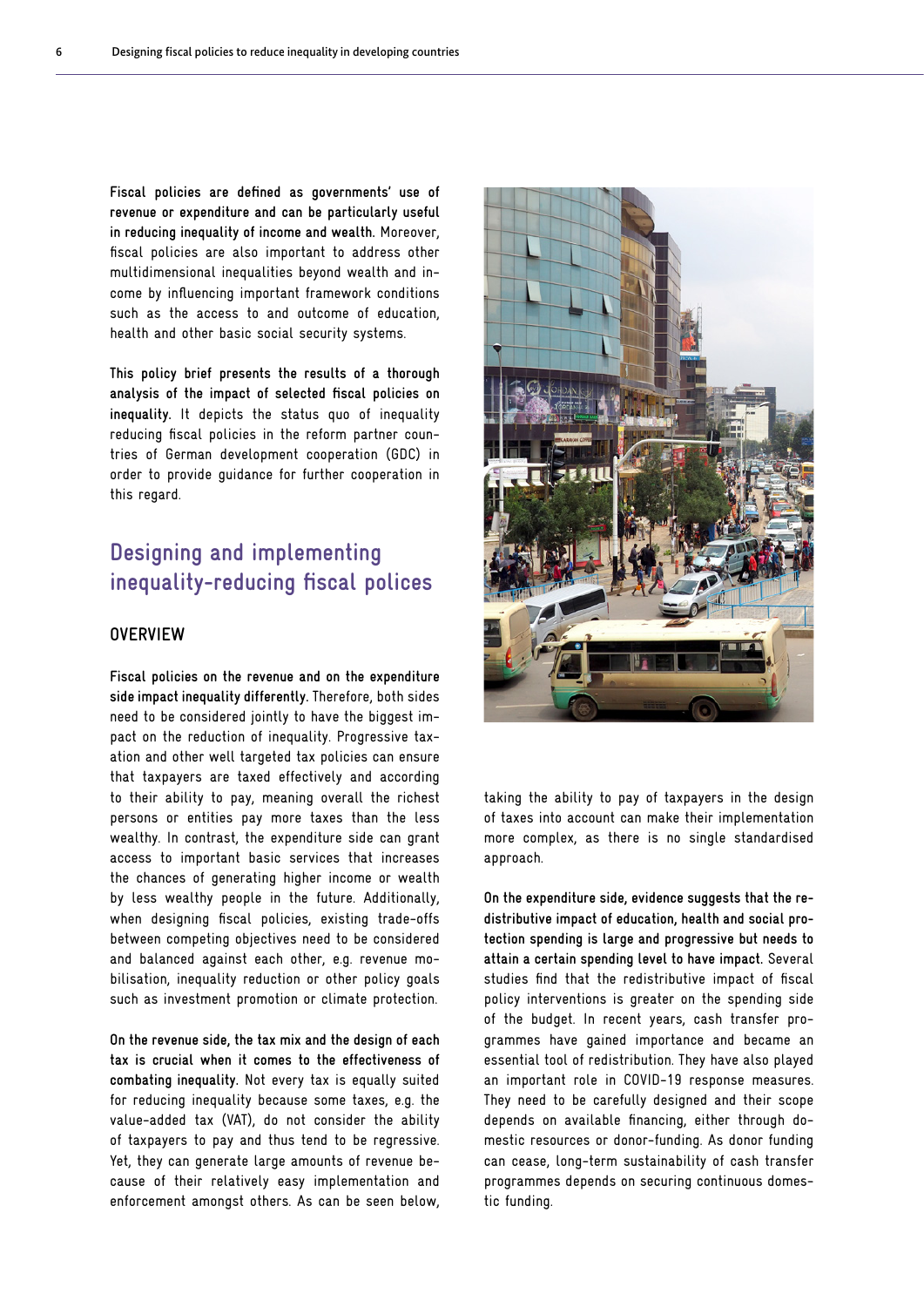Fiscal policies on the revenue and on the expenditure side impact inequality differently. Therefore, both sides need to be considered jointly to have the biggest impact on the reduction of inequality.

#### **POLICY CONSIDERATIONS**

**Fiscal policy considerations to reduce inequality are numerous; this brief focusses on the design of personal income taxes (PIT), corporate income taxes (CIT), wealth taxes, consumption taxes, digital services taxes and carbon pricing as well as conditional and unconditional cash transfer programmes.** For a more detailed overview of fiscal policy considerations refer to [Table 1](#page-11-1) in the Annex.



**A well-designed progressive PIT takes the ability to pay of a taxpayer into account and can act as a counterweight to more regressive taxes, such as VAT.** However, due to a large informal sector includ-

ing wealthy individuals evading taxes, developing countries face specific challenges with the implementation of PIT. Therefore, administrability should be one of the guiding principles when designing a PIT in order to reflect limited capacities of tax administrations. Moreover, it should be avoided that wealthy individuals profit more from allowable deductions and exemptions than people in poverty. Two major features are specifically helpful in this regard:

- Having a **large basic allowance** that excludes people under a certain income threshold from taxation.
- Introducing an **administrable number of tax bands** with adequate rates including a top band directed at the very rich with a top tax rate.

**With regard to the latter, it should be especially avoided that the majority of taxpayers falls within this top band.** Additionally, to reduce inequality, a PIT should be designed in a way that company owners do not have any or only little incentive to shift salary income into capital income, such as dividend income, which is often taxed considerably lower than salary income.



**Corporate taxation is an effective revenue generator, also in developing countries, and can support the reduction of inequality as company ownership is extremely unequally distributed.** Thus, taxing

companies through CIT can help to make sure that they contribute their fair share to public revenue. In this context, it is important that exemptions are carefully designed, for example, being of temporary nature and monitored over time, to make sure that the forgone revenue creates a benefit for the country, e.g. increased investment and employment. Having less burdensome compliance obligations and eventually even lower tax rates for micro and small businesses might be another option to promote these businesses. This eventually leads to higher economic growth and job creation and in the end also to additional revenue as they grow over time. Additionally, loopholes should be closed since they allow multinational enterprises to take advantage of differences in tax systems in different countries through aggressive tax planning. To ensure that multinational enterprises pay a minimum corporate tax rate and to address the current challenges arising from the digitalisation of the economy, 132 jurisdictions have committed to the OECD Inclusive Framework's twopillar plan to reform the international tax system on the 1st of July 2021. The OECD announced that the details and the process of implementation are to be finalised in October 2021 at the earliest.



**Wealth taxes including property taxes target the wealthy and can thus contribute to decreasing inequality within a country.** Wealth taxes can take different forms, such as net wealth taxes, gift

and inheritance taxes and property taxes, amongst others. In comparison to income taxes, they do not tax the income of a taxpayer, but their possessions. Comparable to the PIT, an administrable approach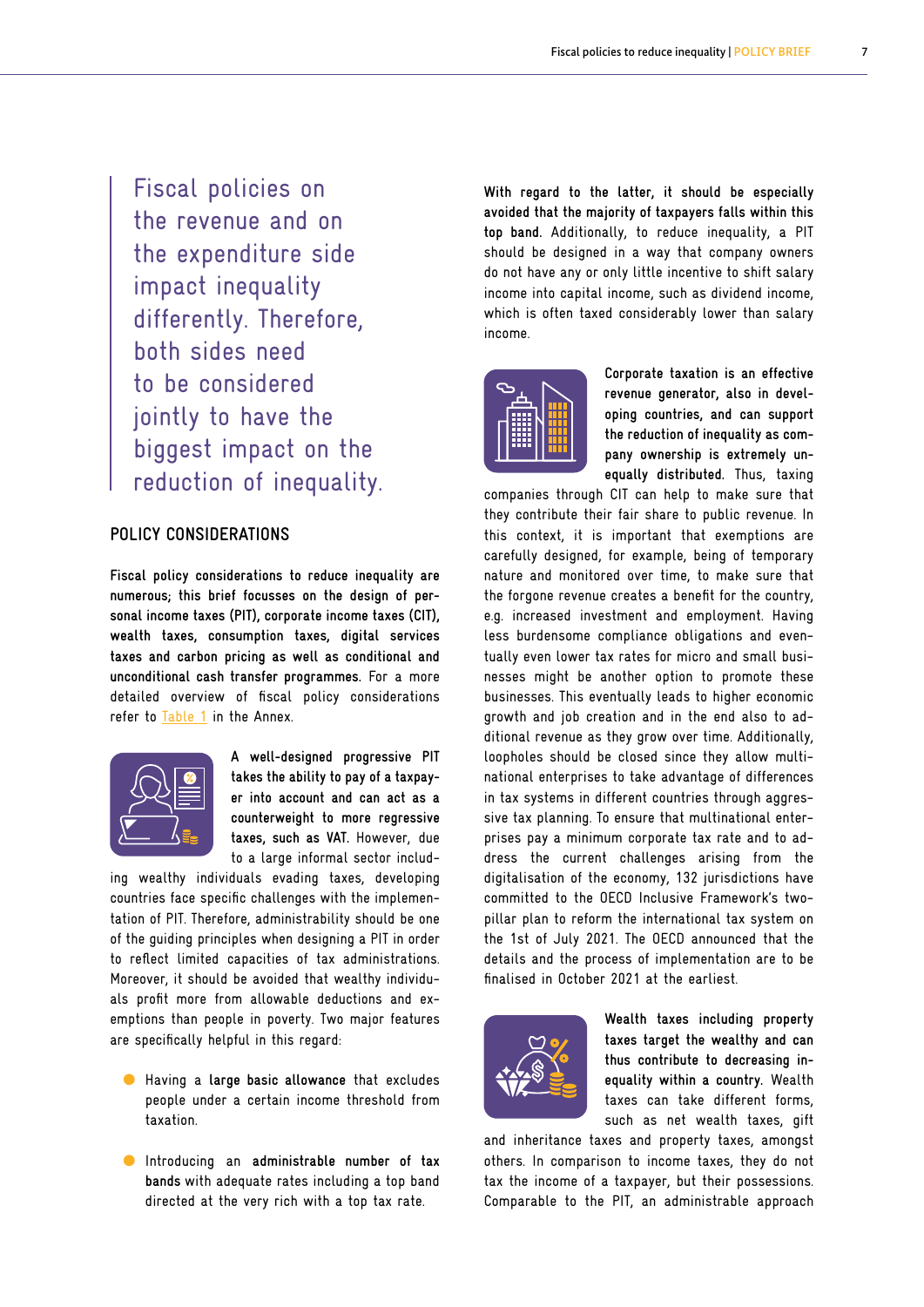should be chosen as the identification and valuation of wealth can become quite complex, thus limiting effective implementation. To not burden people in poverty, an appropriately large basic allowance should be used. Additional exemptions should be kept to a minimum to avoid that the tax burden can be effectively reduced to a minimum or even zero, as those taxes usually do not mobilise a lot of revenue. Property taxes raised at a local level could finance enhanced local service delivery which could improve citizens' acceptance of the tax. To implement up-todate property taxes, land and/or property registries are needed to certify and verify actual ownership. However, the introduction of wealth taxes or consumption taxes directed at the wealthiest might be particularly hard to introduce as they are usually an influential lobby and therefore often influence (political) decisions in their favour.

**In addition to different design options of income and wealth taxes, it is generally important to close loopholes in existing laws and make sure that especially the wealthy contribute their fair share to public revenue through respective policies.** High net-worth individuals as well as large multinationals have better access to aggressive tax planning expertise. This can result in revenue losses for governments through tax avoidance and tax evasion. Interagency as well as international cooperation can help to address these challenges, for example through:

- (automatic) exchange of information,
- joint audits,
- other mutual assistance in tax matters, and
- participation in initiatives such as the Global Forum or the OECD Inclusive Framework on Base Erosion and Profit Shifting (BEPS) which support international cooperation.

**Additionally, these policies need to be supplemented by increased implementation and enforcement efforts.** Focussing these efforts on the wealthy takes limited capacities in developing countries into account and helps to improve tax administration performance. The reason for this is that the cost-benefit ratio is better when focusing on wealthier taxpayers instead of small taxpayers. The latter generally contribute

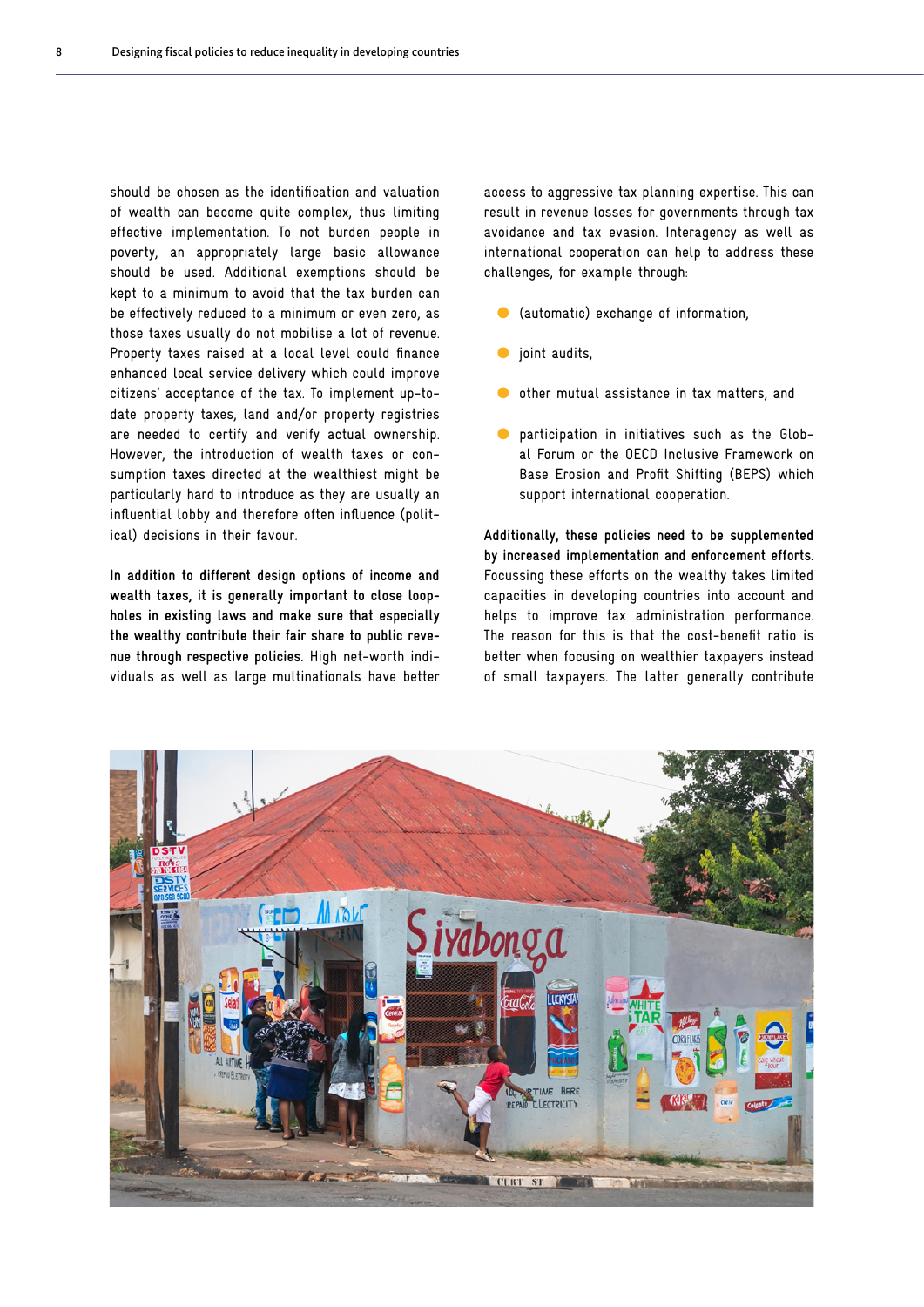only a small amount to the total tax revenue due to their small income. This can also increase the general acceptance of taxation and trust in government to ensure acceptance of the tax system by a larger part of the population. Furthermore, less complex tax designs and the use of digital solutions can facilitate the work of tax administrations and increase their performance. Digital solutions, such as enterprise resource planning systems or digital platforms can even contribute to make taxation less prone to corruption, because all activities can be monitored and due to automatization, less involvement of a person is required.



**Consumption taxes such as VAT are excellent revenue generators, but they are not per se inequality reducing.** Zero-rating products for consumption taxes are not actually progressive, unless the pro-

duct or service is consumed almost entirely by people in poverty. However, in developing countries VAT could be progressive due to the high informality and VAT mostly being collected in cities and supermarkets where the wealthy live and consume. This shows how difficult it is to determine whether a tax is regressive or progressive. Nonetheless, ideally the revenue generated by consumption taxes is used for pro-poor spending. Regarding the design, using fewer exemptions and rates increases efficiency. However, some well-targeted zero-rating or lower rating of certain basic goods should be kept. To increase the fairness of the tax system, excise taxes on luxury goods and socially undesirable goods (e.g. alcohol and tobacco) could be part of the overall tax mix of a country.



**Similar to consumption taxes, carbon taxes have their biggest impact on inequality by providing the government with revenue for propoor spending and deterring undesired behaviour.** Climate and envi-

ronment damages are usually felt first and hardest by people in poverty. Therefore, deterring damaging behaviour and using the generated funds for propoor spending can help to reduce inequality, protect the most vulnerable and our planet as a whole at the same time. Social grants are the most progressive method to recycle revenue from carbon taxes, while lowering distortionary taxes is more efficient. Governments need to make a political decision which aim is more important.



**Digital services taxes are recently emerging taxes; hence, it is difficult to fully assess their revenue generation potential.** However, their introduction could make the tax system fairer and reduce ex-

isting inequality, as online service provision can be done remotely without having a physical presence in a country. Consequently, there is the potential that those companies are usually only subject to tax in their jurisdiction of residence, but not where value is created through user participation.

**In addition, the expenditure side is particularly important for the reduction of inequality.** Health and education spending, for example, promotes growth and productivities and reduces inequalities as well as disparities in human capital. Spending on social protection reduces poverty and ensures income security across the life cycle of a beneficiary, specifically in emergencies, such as the global health crisis or climate change. Public spending is also crucial to reduce gender inequality.



**Cash transfer programmes can support the reduction of inequality by providing regular cash assistance to people in poverty and other vulnerable groups and do not require any monetary contribution** 

**from the beneficiary.** Examples include poverty targeted cash transfers, child grants and social pensions for the elderly. Cash transfer programmes can be categorised as either conditional (CCTs) or unconditional (UCTs), depending on whether the beneficiary needs to comply with specific behavioural requirements to be eligible for the transfer.

**The effect of cash transfers will depend to a large extent on the size and the funding source or mix of the transfer.** Middle-income countries can raise more revenue than low-income countries and are thus able to achieve larger reductions in income inequality and poverty through cash transfers. If financed through reallocating funding from the abolition of – usually regressive – subsidies, this could lead to a large reduction of inequality. Financing cash transfer programmes through consumption taxes can result in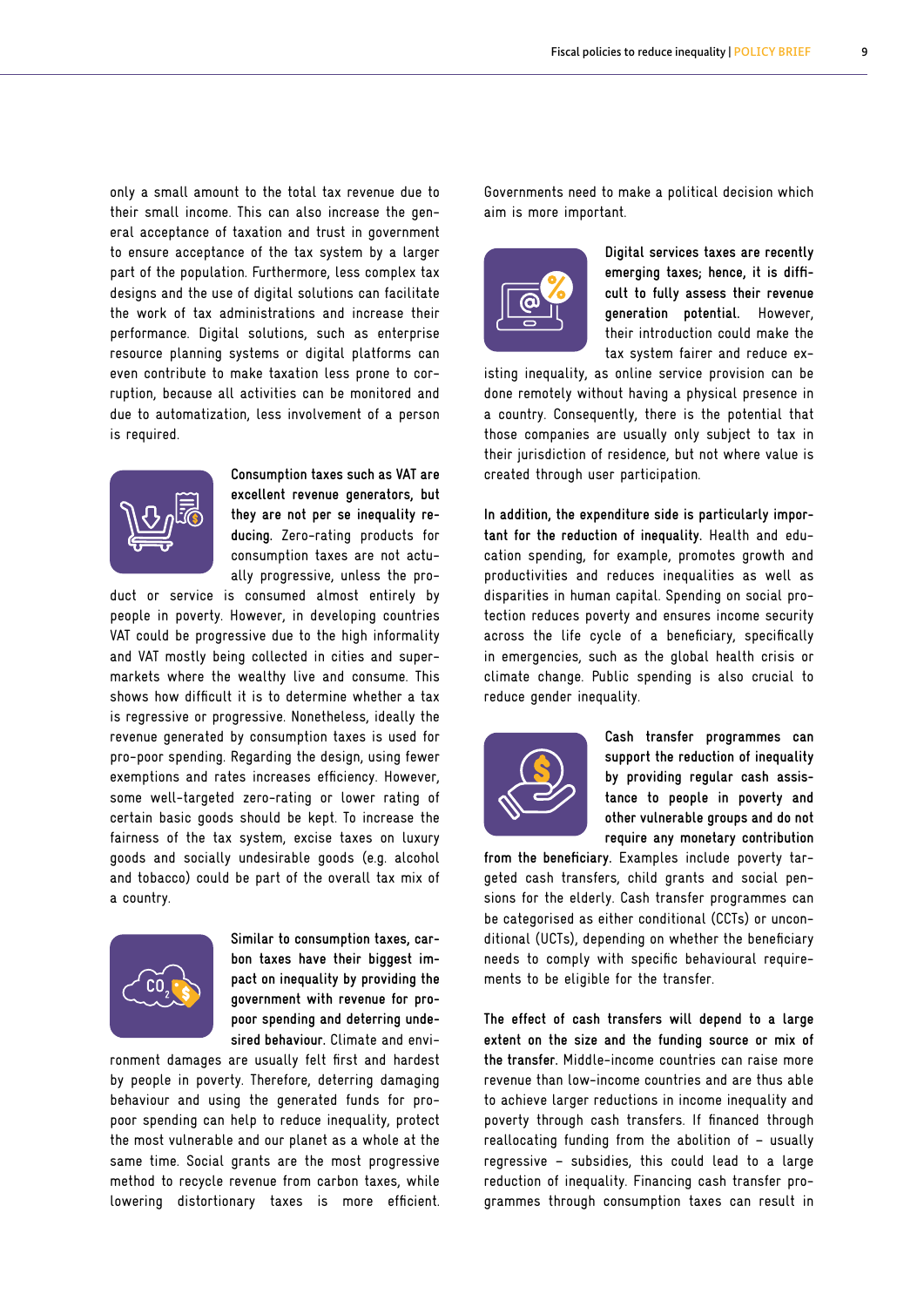the entire programme being regressive. A more appropriate source of revenue is income taxes, but these may not always generate enough revenue.

**Governments should make cash transfers as large as politically feasible considering the political buy-in of the population.** Size refers not only to the amount of cash received by each beneficiary, but also ensuring coverage of all the population that is considered as beneficiary. Evidence of the positive impact of the programme can then be used to scale up the programme over time. Some populations are more tolerant of unconditional cash transfers than others. Applying conditions might increase political feasibility, although making transfers conditional involves large administrative costs and there is little evidence that the conditions achieve the desired poverty-reducing impacts.

**In developing countries, targeting transfers to people in poverty is difficult and results in higher administration costs.** Poor targeting can also reduce political popularity of programmes. Categorical targeting is more effective under these circumstances. Poverty targeted cash transfers and child grants typically identify women as recipients. It has been shown that these targeted transfers increase women's decision-making



power and control of resources. However, some argue that targeting women automatically places responsibility on them to fulfil programme's requirements. Hence, the use of conditionalities needs to carefully consider gender relations in specific context to avoid unintentionally reinforcing traditional gender roles.

**When designing cash transfers, governments should tailor proposals to their administrative capacity.** Effective cash transfer programmes need appropriate institutional arrangements and staffing, data information management e.g. on eligibility criteria or complaints tracking, communication measures that reach beneficiaries as well as reliable finance and accounting to make sure transfers are disbursed timely and accurately.

#### **SPOTLIGHT ON THE GERMAN REFORM PARTNER COUNTRIES**

**The ability of the German reform partner countries, namely Côte d'Ivoire, Ethiopia, Ghana, Morocco, Senegal, Tunisia and Togo, to reduce inequality is limited by their relatively low level of tax revenue as well as common concerns such as high levels of informality and expensive subsidies.** More revenue for the government provides the opportunity for a greater reach of targeted expenditure such as cash transfer schemes, which can have a substantial impact on poverty and inequality. Moreover, high levels of informality make the collection of taxes difficult and subsidies on fuels and electricity can be regressive, i.e. creating a larger benefit for population with a higher income.

**Hence, strengthening tax administration capabilities and increasing the amount of collected tax is an ongoing concern.** Tunisia is the most advanced in this respect, yet there is room for improvement. Most countries could benefit by focusing their initial tax efforts on the few taxpayers who should be paying most of the tax, e.g. by establishing / further strengthening a tax unit for the largest corporate and individual taxpayers as advised by the International Monetary Fund. Interagency and international cooperation, such as exchange of information and mutual assistance, are effective means to combat tax avoidance and evasion, which is usually prevalent among the wealthier. In addition, the demonstration effect of targeting wealthy taxpayers can increase public perceptions of the fairness of taxation, compliance by the non-wealthy and trust in the government.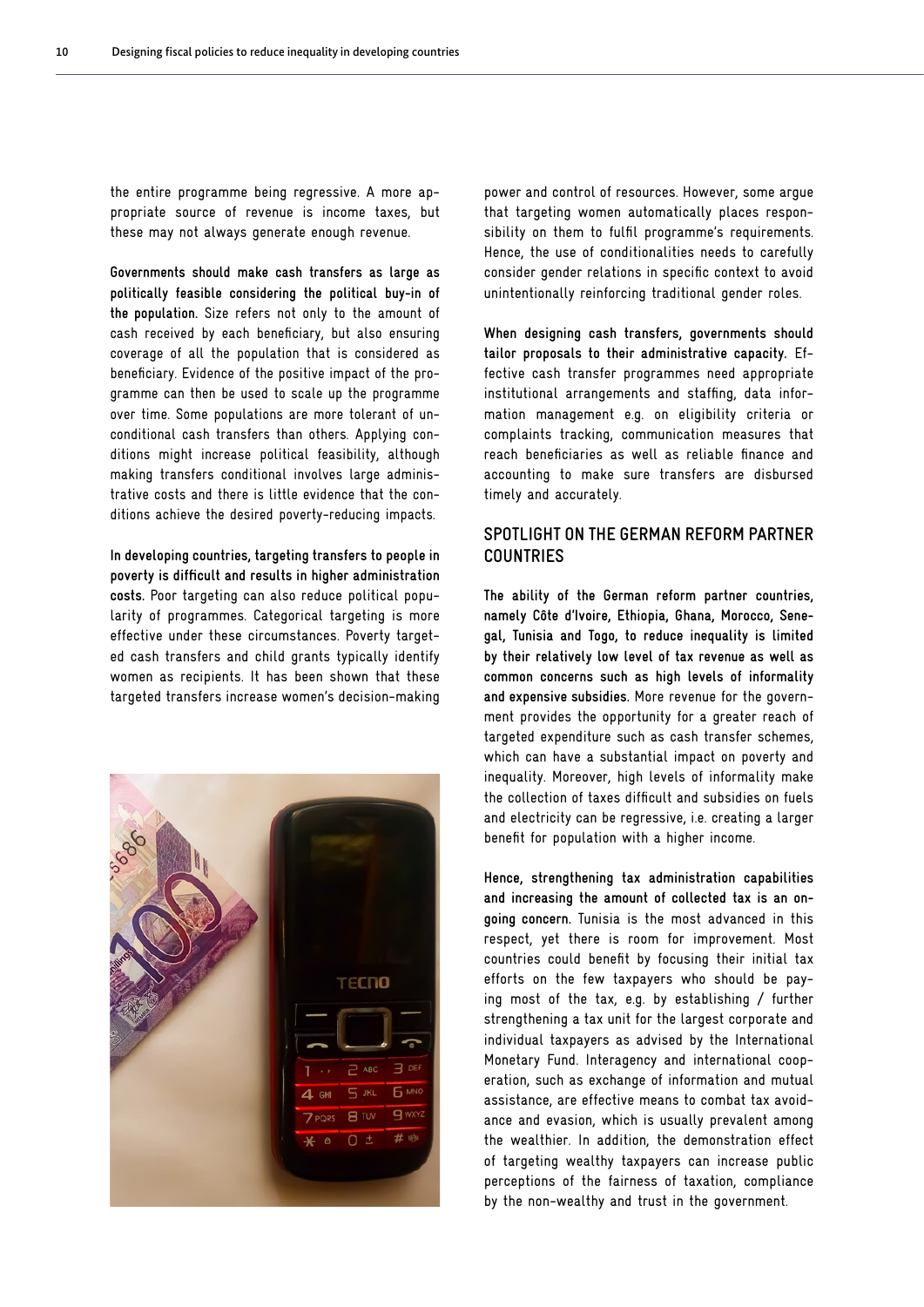**Most of the reform partner countries grant subsidies, either to petroleum products or to electricity, or to both.** These subsidies are regressive and should be reviewed. Reform of these subsidies is difficult because they are popular with the electorate. However, appealing to a more efficient use of public resources to alleviate poverty but also promote longer-term human capital development might make the abolishment of subsidies more acceptable.

**Property tax remains underutilised in the reform partner countries; its increased use is recommended.** The property tax is inequality-reducing and there are mechanisms to implement it, even in an environment of weak land administration. Encouragingly, Ethiopia discussed the introduction of property taxes in the fiscal year 2020/21. Senegal and Cote d'Ivoire are also planning to improve collection of property taxes in the near future.

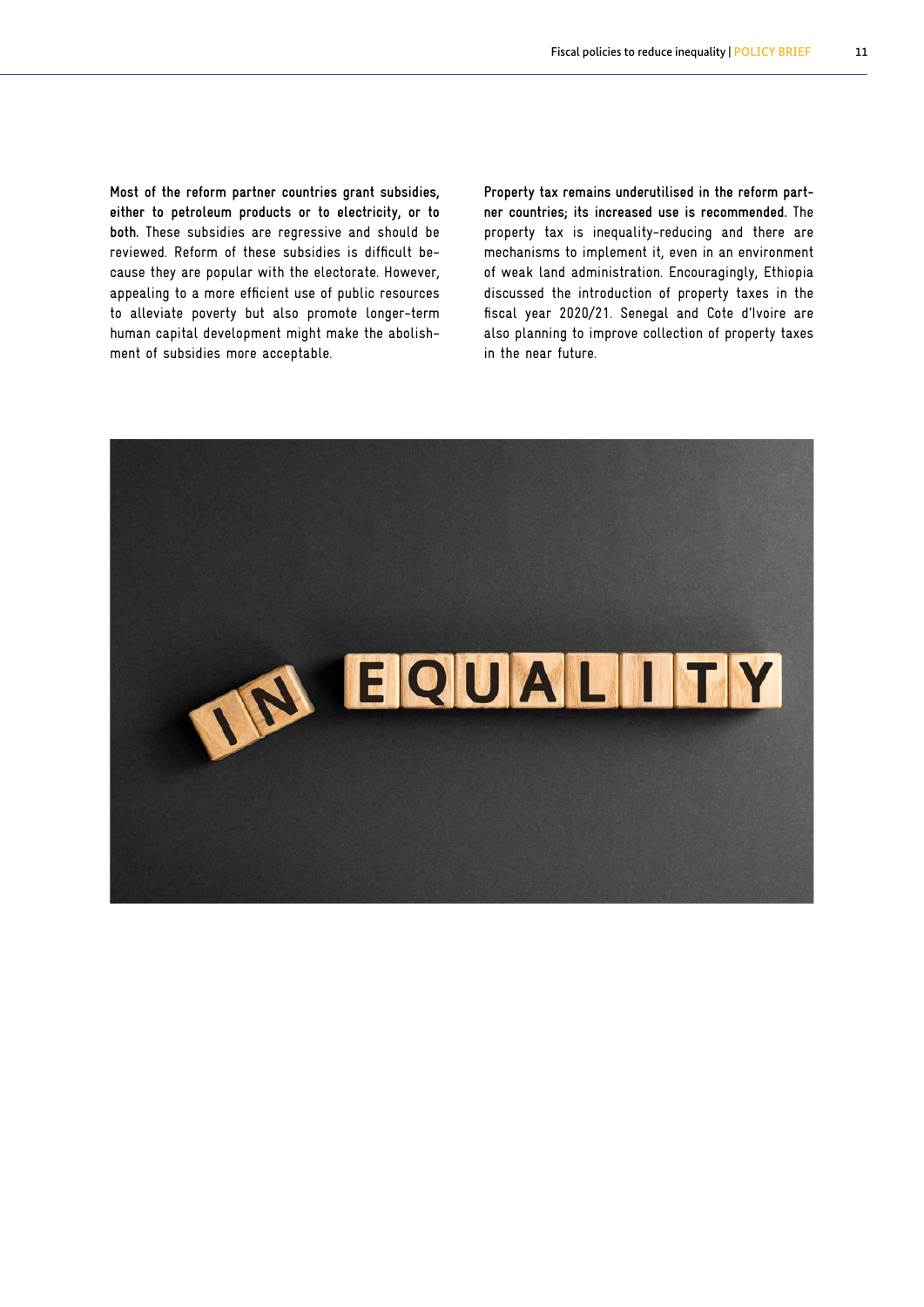## <span id="page-11-0"></span>Annex

### <span id="page-11-1"></span>**Table 1: Policy matrix of fiscal policies to reduce inequality**

|                                    | <sup>1</sup> Strengths                                                                                                                                                                                                                                                                        | <b>R</b> Weaknesses                                                                                                                                                                                                                                                                                                | Recommendations                                                                                                                                                                                                                                                                                                                                                                               |
|------------------------------------|-----------------------------------------------------------------------------------------------------------------------------------------------------------------------------------------------------------------------------------------------------------------------------------------------|--------------------------------------------------------------------------------------------------------------------------------------------------------------------------------------------------------------------------------------------------------------------------------------------------------------------|-----------------------------------------------------------------------------------------------------------------------------------------------------------------------------------------------------------------------------------------------------------------------------------------------------------------------------------------------------------------------------------------------|
| Personal<br>income taxes<br>(PIT)  | Able to be levied<br>according to ability to<br>pay, strong component<br>to reduce inequality                                                                                                                                                                                                 | Informality can mean<br>PIT is hard to collect<br>in developing countries<br>• Fairly complex to<br>implement                                                                                                                                                                                                      | Increase the rate applying to<br>the top income band<br>Use a large basic exemption,<br>which ensures that people<br>in poverty are not covered in<br>the PIT net<br>• Other exemptions should be<br>kept to a minimum. If this is<br>not possible, an alternative<br>minimum tax can be used<br>If tax administration capacity<br>is very weak, a flat tax may<br>be temporarily appropriate |
| Corporate<br>income taxes<br>(CIT) | Generates large amount<br>of revenue in develo-<br>ping countries<br>• Strong component<br>to reduce inequality<br>because company ow-<br>nership is distributed<br>extremely unequal so<br>any tax that impacts<br>on corporate profitabi-<br>lity is likely to have an<br>equalising impact | A complex tax to<br>$\bullet$<br>administer<br>Lower rates are used<br>to attract investment<br>or to promote one<br>particular industry,<br>although cuts in CIT<br>tax rates are asso-<br>ciated with reversing<br>this equalizing impact<br>(although tax rate<br>cuts can be balanced<br>with base broadening) | Consider if and to what<br>extent a reduction in tax<br>rates creates an incentive<br>for companies to invest/to<br>stay competitive<br>Review of exemptions with<br>regard to their effectiveness<br>In cases where enforcement<br>capability is low and use of<br>exemptions is high, consider<br>the use of an alternative<br>minimum tax <sup>1</sup>                                     |
| Consumption<br>taxes               | Raise substantial<br>amounts of revenue<br>• Relatively simple to<br>administer<br>Does not advantage one<br>sector of the economy<br>over another                                                                                                                                            | Usually regressive at<br>high levels of income<br>because the wealthy<br>consume relatively<br>less of their available<br>income and thus save<br>more than people in<br>poverty<br>• Consumption taxes do<br>not base tax rates on<br>ability to pay, so their<br>impact on inequality<br>is limited              | Certain products that are<br>used mainly by people in<br>poverty should have a zero<br>or lower rate<br>Consumption taxes can also<br>be levied on luxury goods, to<br>increase the inequality-re-<br>ducing impact                                                                                                                                                                           |

<sup>1</sup> This is another tax calculation that sets a floor on the amount of tax that all profitable companies must pay. This approach has been used in developed economies, but it would seem suited to developing economies too.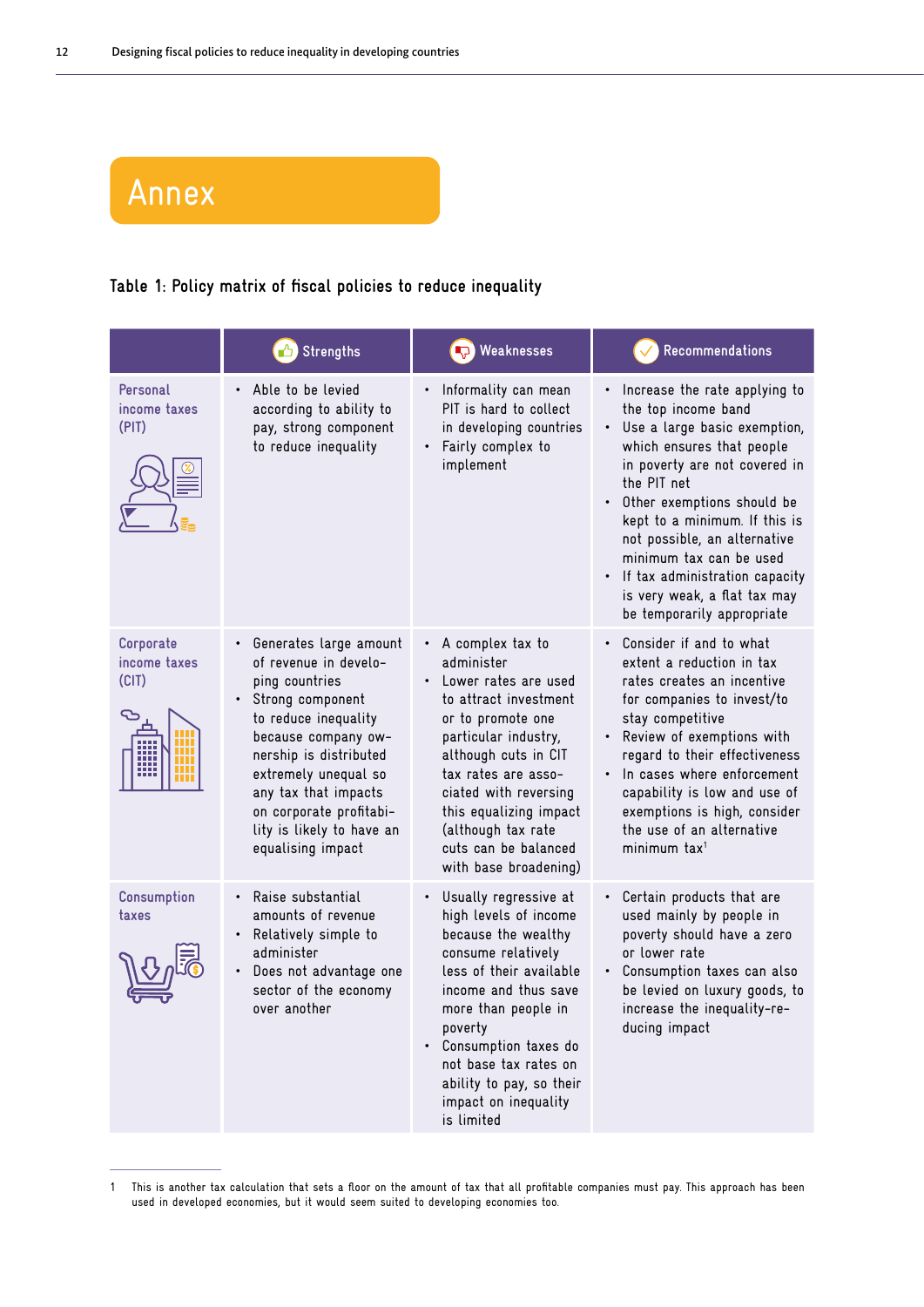|                                                                           | $\bigcirc$ Strengths                                                                                                                                                                                                                                                                                                                                                   | <b>R</b> Weaknesses                                                                                                                                                                                                                                                             | Recommendations                                                                                                                                                                                                                                                                                                                                                                                                                                                                                                                                                                                                                                                                                                     |
|---------------------------------------------------------------------------|------------------------------------------------------------------------------------------------------------------------------------------------------------------------------------------------------------------------------------------------------------------------------------------------------------------------------------------------------------------------|---------------------------------------------------------------------------------------------------------------------------------------------------------------------------------------------------------------------------------------------------------------------------------|---------------------------------------------------------------------------------------------------------------------------------------------------------------------------------------------------------------------------------------------------------------------------------------------------------------------------------------------------------------------------------------------------------------------------------------------------------------------------------------------------------------------------------------------------------------------------------------------------------------------------------------------------------------------------------------------------------------------|
| <b>Property taxes</b>                                                     | Most efficient type of<br>$\bullet$<br>tax as it creates few<br>distortions in markets<br>Because property tax<br>$\bullet$<br>is usually used to fund<br>local government, it<br>can be used to link<br>taxation and service<br>delivery in the minds of<br>citizens<br>Equalising impact<br>$\bullet$<br>because properties are<br>mainly owned by the<br>better off | Can be difficult to<br>administer without an<br>up to date database<br>of property ownership<br>Determination of<br>property value can be<br>quite complex                                                                                                                      | Impact could be increased<br>by raising rates on second<br>homes<br>Adding property tax to<br>invoices for municipal<br>electricity and water supply<br>makes compliance easier for<br>taxpayers and offers munici-<br>palities the option of cutting<br>off services if the tax is not<br>paid<br>Not necessary to implement<br>the property tax with the<br>most sophisticated valua-<br>tion methods from the start.<br>Governments can begin im-<br>plementation, thus building<br>administrative capacity, and<br>only implement more so-<br>phisticated approaches once<br>it is feasible<br>Link the use of revenues<br>from tax property to better<br>service delivery can improve<br>political feasibility |
| <b>Wealth taxes:</b><br>inheritance ta-<br>xes and taxes<br>on net wealth | Aimed directly at<br>$\bullet$<br>reducing inequality,<br>thus strong impact as<br>the tax is borne by the<br>wealthy<br>Can enhance efficiency<br>$\bullet$<br>of the tax system by<br>taxing income that may<br>not have been taxed                                                                                                                                  | Lobbying by the<br>wealthy leads to the<br>adoption of exempti-<br>ons, which can reduce<br>the effective rate to<br>low levels, even zero<br>An expensive tax to<br>collect as the wealthy<br>have access to tax<br>planning resources<br>Total revenue is usu-<br>ally modest | If tax administration capaci-<br>ty is weak, it may be better<br>to focus on PIT and CIT first<br>to reduce inequality. Further,<br>many countries abolished<br>the net wealth tax<br>Inheritance taxes are easier<br>to administer than net<br>wealth taxes and achieve<br>similar goals, so they should<br>be implemented before a<br>net wealth tax. Appeals to<br>fairness can be a potent<br>political tool to compel the<br>rich to pay wealth taxes and<br>use of exemptions needs to<br>be resisted very strongly                                                                                                                                                                                           |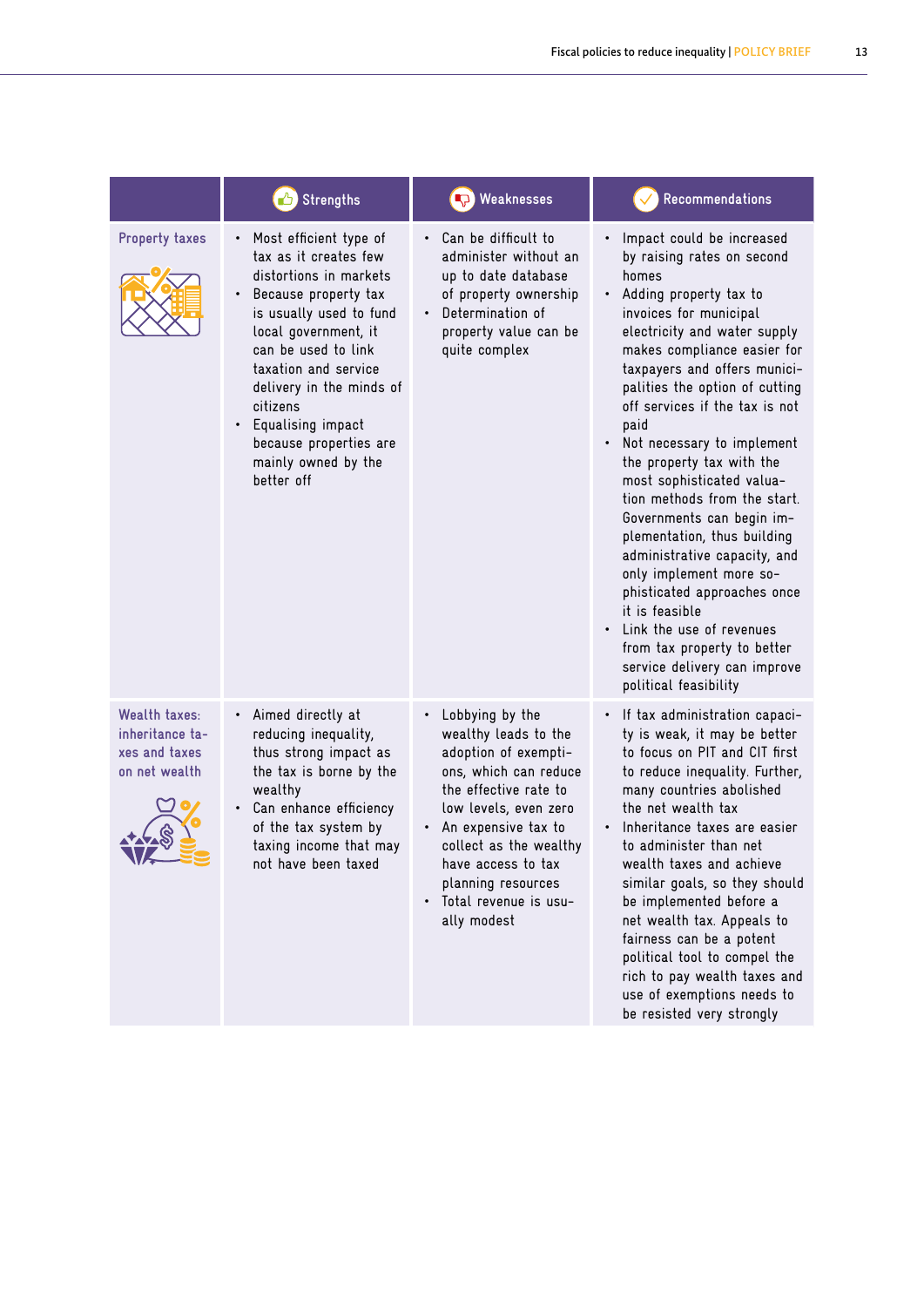|                                 | <b>B</b> Strengths                                                                                                                                                                                                                                                                                                                                 | <b>R</b> Weaknesses                                                                                                                                                                                                                                                                                                                                                                                                                                                                                                            | Recommendations                                                                                                                                                                                                                                                                                                                                                                                                                                                                                                                                                                                                                                                        |
|---------------------------------|----------------------------------------------------------------------------------------------------------------------------------------------------------------------------------------------------------------------------------------------------------------------------------------------------------------------------------------------------|--------------------------------------------------------------------------------------------------------------------------------------------------------------------------------------------------------------------------------------------------------------------------------------------------------------------------------------------------------------------------------------------------------------------------------------------------------------------------------------------------------------------------------|------------------------------------------------------------------------------------------------------------------------------------------------------------------------------------------------------------------------------------------------------------------------------------------------------------------------------------------------------------------------------------------------------------------------------------------------------------------------------------------------------------------------------------------------------------------------------------------------------------------------------------------------------------------------|
| Digital service<br>taxes (DSTs) | Enables jurisdictions<br>to make up for revenue<br>lost through consump-<br>tion moving online and<br>loss of physical nexus                                                                                                                                                                                                                       | Could be difficult to<br>administer in develo-<br>ping countries as tax<br>authorities have little<br>information about<br>activities<br>DSTs have been<br>recently introduced<br>and have raised little<br>revenue so far, so<br>they are unlikely to<br>be having much of an<br>impact on inequality,<br>for now<br>In the worst case,<br>the passing on of the<br>tax to the user might<br>exclude poorer hou-<br>seholds from using<br>services at all as they<br>might not be able to<br>afford the increase in<br>prices | DSTs are less of a priority<br>than other taxes as their<br>impact on inequality is<br>small and they are poten-<br>tially difficult to implement<br>for developing countries<br>It may be worthwhile to<br>$\bullet$<br>delay implementation to see<br>the results from multilateral<br>negotiations about digital<br>taxation, including solutions<br>emerging from the OECD In-<br>clusive Framework on Base<br>Erosion and Profit Shifting<br>$(BEPS)^2$                                                                                                                                                                                                           |
| <b>Carbon taxes</b><br>CO       | Effective in decreasing<br>٠<br>carbon emissions<br>Create revenues that<br>$\bullet$<br>can be linked to other<br>policies to reduce<br>inequality<br>Consequences from<br>٠<br>climate change will be<br>borne by the poorest<br>first, thus carbon taxes<br>can help reducing<br>negative impact of cli-<br>mate change on people<br>in poverty | Regressive because<br>people in pover-<br>ty spend a greater<br>proportion of their<br>income on carbon-in-<br>tensive goods than<br>the wealthy do<br>Public support for<br>carbon taxes in<br>developing countries<br>could be undermined<br>by the perception that<br>economic growth is<br>more important                                                                                                                                                                                                                  | The regressivity of the tax<br>$\bullet$<br>can be offset by tying the<br>use of revenues to ot-<br>her policies that promote<br>equality. Policies need to be<br>targeted to people in poverty<br>as much as is politically<br>possible. In countries with<br>high levels of trust, reve-<br>nue can be used in general<br>government revenue<br>In countries where trust<br>levels are lower, use of the<br>revenue should be tied to<br>specific expenditures, inclu-<br>ding cash transfers<br>• Some carbon intensive goods<br>which are primarily used in<br>poor households could be<br>exempted / have a lower<br>rate if no adequate substitu-<br>tion exists |

<sup>2</sup> BEPS refers to legal tax planning strategies that exploit gaps and mismatches in tax rules to artificially shift profits to low or no-tax locations where there is little or no economic activity. This undermines the fairness and integrity of tax systems because businesses that operate across borders can use BEPS to gain a competitive advantage over enterprises that operate at a domestic level. Moreover, when taxpayers perceive that multinational corporations are legally avoiding income tax, it undermines voluntary compliance by all taxpayers.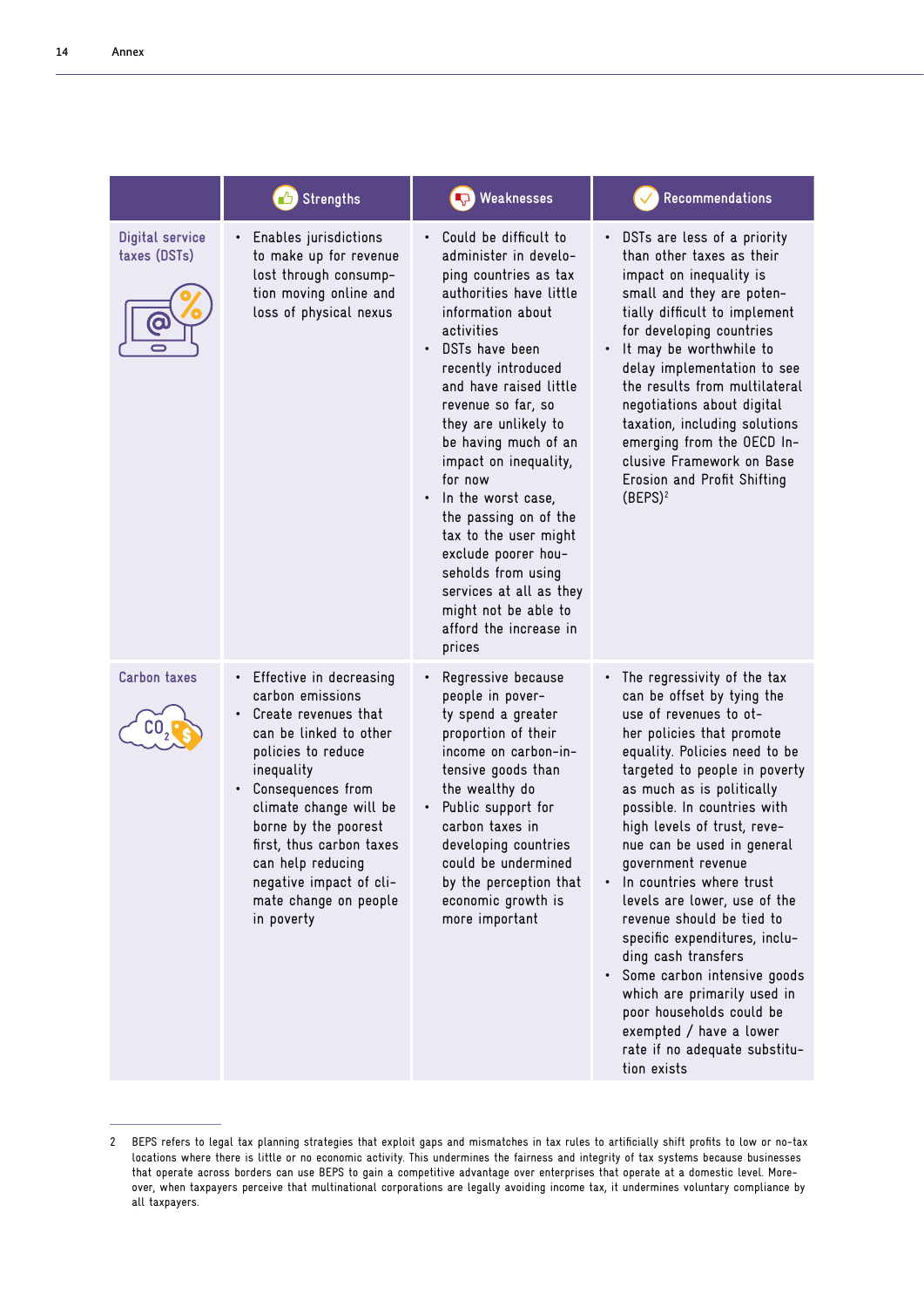|                                                                                                                                                                                                                                                                                                                                                                                        | <sup>1</sup> Strengths                                                                                                   | <b>R</b> Weaknesses                                                                                                                                                                                                                                                                                                                                                                                                                                                                                                                                                                    | Recommendations                                                                                                                                                                                                                                                                                                                                                                                                                                                                                                                                                                                                                                                                                                                                                         |
|----------------------------------------------------------------------------------------------------------------------------------------------------------------------------------------------------------------------------------------------------------------------------------------------------------------------------------------------------------------------------------------|--------------------------------------------------------------------------------------------------------------------------|----------------------------------------------------------------------------------------------------------------------------------------------------------------------------------------------------------------------------------------------------------------------------------------------------------------------------------------------------------------------------------------------------------------------------------------------------------------------------------------------------------------------------------------------------------------------------------------|-------------------------------------------------------------------------------------------------------------------------------------------------------------------------------------------------------------------------------------------------------------------------------------------------------------------------------------------------------------------------------------------------------------------------------------------------------------------------------------------------------------------------------------------------------------------------------------------------------------------------------------------------------------------------------------------------------------------------------------------------------------------------|
| <b>Conditional</b><br>Cash trans-<br>fers (CCTs) and<br>Unconditional<br><b>Cash Transfers</b><br>(UCTs)<br><b>CCTs attach</b><br>conditions to<br>the monetary<br>transfer, such<br>as health<br>check-ups<br>UCTs do not<br>impose any re-<br>quirements on<br>the beneficia-<br>ries in terms<br>of actions that<br>they must<br>undertake in<br>order to recei-<br>ve the transfer | Large impacts in the<br>$\bullet$<br>lives of people in<br>poverty, leading to<br>decreases in inequality<br>and poverty | Small size of the<br>$\bullet$<br>transfer limits impact<br>on inequality<br>UCTs can be seen as<br>$\bullet$<br>too generous, resul-<br>ting in programmes<br>being vulnerable<br>to being closed or<br>reduced<br>Transfers targeted<br>$\bullet$<br>at the poor can be<br>expensive to admi-<br>nister and result in<br>non-poor beneficiaries<br>receiving grants<br>Making transfers<br>$\bullet$<br>conditional involves<br>large administrative<br>costs, and there is<br>little evidence that<br>the conditions achieve<br>the poverty-reducing<br>impacts that are<br>desired | Governments should make<br>cash transfers as large as<br>politically feasible. Evidence<br>of the positive impact of the<br>programme can then be used<br>to scale up the programme<br>over time<br>Targeting beneficiaries based<br>$\bullet$<br>on demographic characte-<br>ristics should be preferred<br>where administrative capa-<br>city is low<br>Funding cash transfers<br>through consumption taxes<br>may result in a regressive<br>programme. Funding should<br>come from income taxes<br>The use of conditionalities<br>needs to carefully consider<br>the implications of targeting<br>women for gender relations,<br>to avoid reinforcing tra-<br>ditional gender roles and<br>unintentionally absolve men<br>of responsibility in meeting<br>conditions |